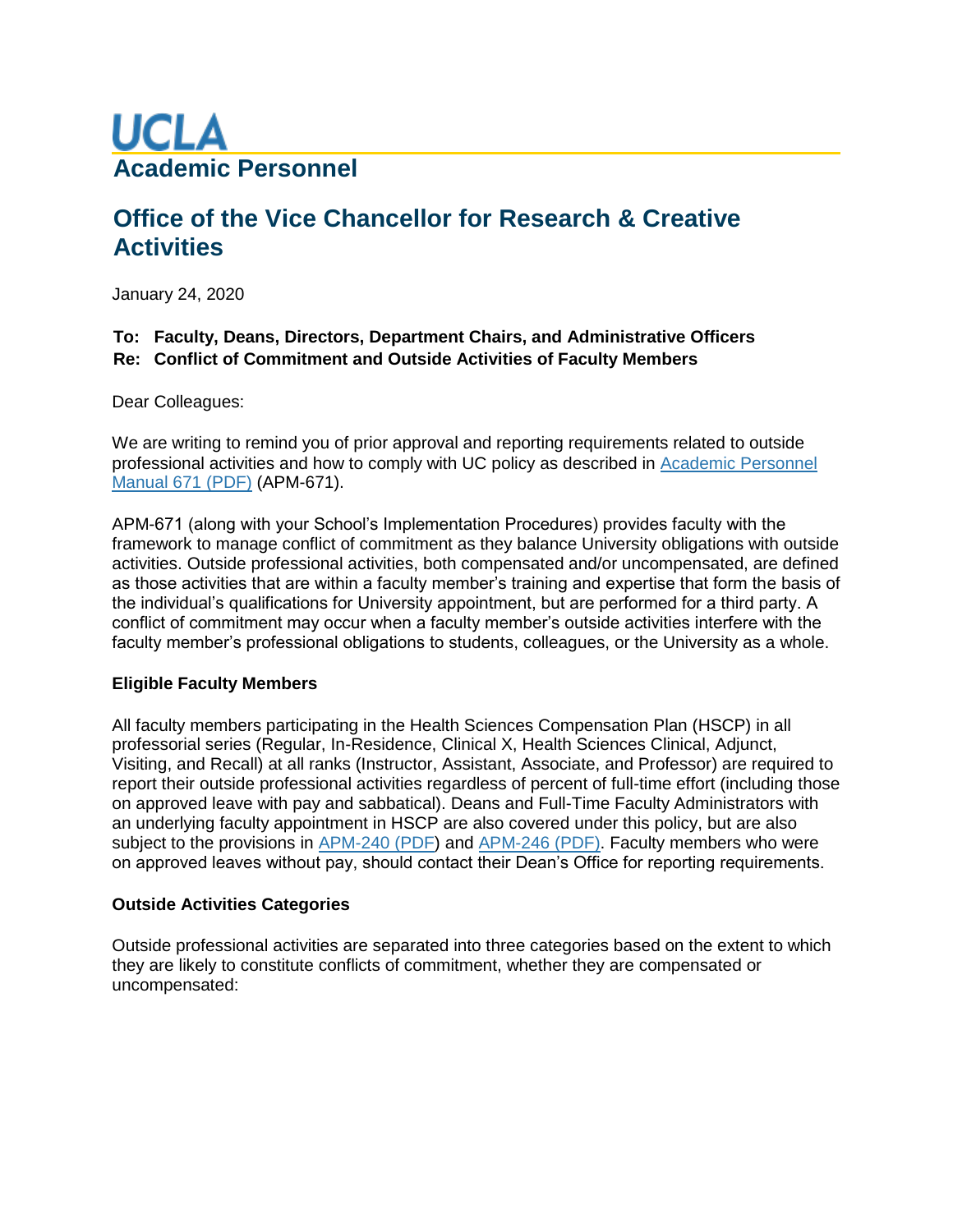| <b>Type</b>   | <b>Conflict Level</b>                                | <b>Examples of Outside Activities</b>                                                                                                                                                                                                                                                                                                                                                                                                                                                                                         | <b>Requires</b><br>Prior<br>Approval<br>from VC-AP<br><b>Before</b><br><b>Engaging in</b><br>the Activity | <b>Requires</b><br><b>Annual</b><br><b>Reporting</b> |
|---------------|------------------------------------------------------|-------------------------------------------------------------------------------------------------------------------------------------------------------------------------------------------------------------------------------------------------------------------------------------------------------------------------------------------------------------------------------------------------------------------------------------------------------------------------------------------------------------------------------|-----------------------------------------------------------------------------------------------------------|------------------------------------------------------|
| Category I    | Most likely to<br>create a conflict of<br>commitment | · Teaching, research, or administration of a grant at another<br>educational<br>institution, trust, organization, government agency, foundation, or<br>other<br>entity outside of the University. This includes foreign institutions of<br>higher education, and government or quasi-governmental<br>organizations of<br>other countries<br>• Employment outside of the University<br>• Assuming a founding or a co-founding role of a company<br>• Assuming an executive or managerial position outside of the<br>University | Yes                                                                                                       | Yes                                                  |
| Category II   | Lesser potential<br>for a conflict of<br>commitment  | • Consulting for for-profit entities, for government agencies, for non-<br>profit<br>entities, for non-profit health or education-related organizations,<br>consulting or testifying as an expert or professional witness,<br>consulting<br>under the auspices of UC<br>• Serving on a board of directors outside of the University<br>• Providing or presenting a workshop for industry<br>• Additional University-compensated teaching                                                                                      | <b>No</b>                                                                                                 | Yes                                                  |
| Category<br>Ш | Unlikely to raise a<br>conflict of<br>commitment     | • Reviewing manuscripts<br>• Attending and presenting talks at university conferences<br>• Developing scholarly or creative works                                                                                                                                                                                                                                                                                                                                                                                             | <b>No</b>                                                                                                 | <b>No</b>                                            |

Outside professional activities that involve submission of proposals for extramural research support through an outside entity will need the prior approval of both the **Vice Chancellor for Research and the Vice Chancellor for Academic Personnel**. Proposals for research support should be submitted through UCLA. Any request to do otherwise requires a prior exception under the UC policy on the ["Requirement to Submit Proposals and to Receive Awards for](https://policy.ucop.edu/doc/2500500/ReqSubmitProp-Awar)  [Grants and Contracts through the University." \(PDF\)](https://policy.ucop.edu/doc/2500500/ReqSubmitProp-Awar) All requests to submit requests for extramural research support through an outside organization are to be submitted to Vice Chancellor Roger Wakimoto (Research), in care of Associate Vice Chancellor Ann Pollack. Upon receiving approval from Vice Chancellor Wakimoto, faculty will need to receive prior approval from Vice Chancellor Michael Levine (Academic Personnel) before engaging in the outside professional activity.

## **Prior Approval and Reporting Requirements**

In an effort to assure accountability in our public university, eligible faculty are required to: 1) seek prior approval from the Vice Chancellor for Academic Personnel before engaging in any Category I activities, 2) obtain prior approval from the Department Chair before involving a student in an outside professional activity, and 3) submit an annual report of all Category I and II outside professional activities, both compensated and/or uncompensated. If there are no Category I or II activities to report, faculty must still submit an annual report certifying that they did not engage in any Category I or II outside activities.